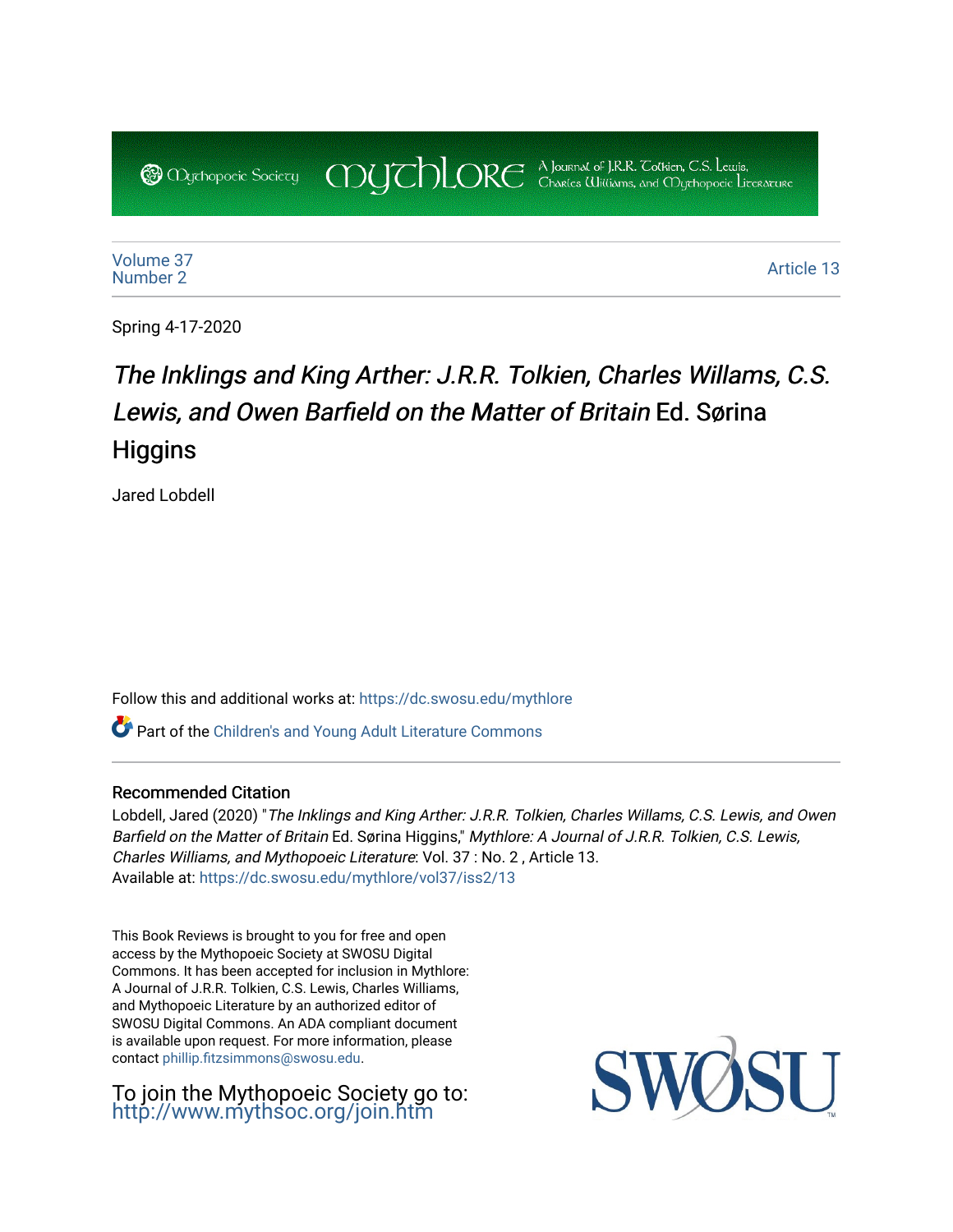## Mythcon 52: The Mythic, the Fantastic, and the Alien

Albuquerque, New Mexico; July 29 - August 1, 2022 <http://www.mythsoc.org/mythcon/mythcon-52.htm>



## Additional Keywords

J.R.R Tolkien, Tolkien, King Arthur, Inklings, C.S. Lewis, Owen Barfield, Britain

This book reviews is available in Mythlore: A Journal of J.R.R. Tolkien, C.S. Lewis, Charles Williams, and Mythopoeic Literature:<https://dc.swosu.edu/mythlore/vol37/iss2/13>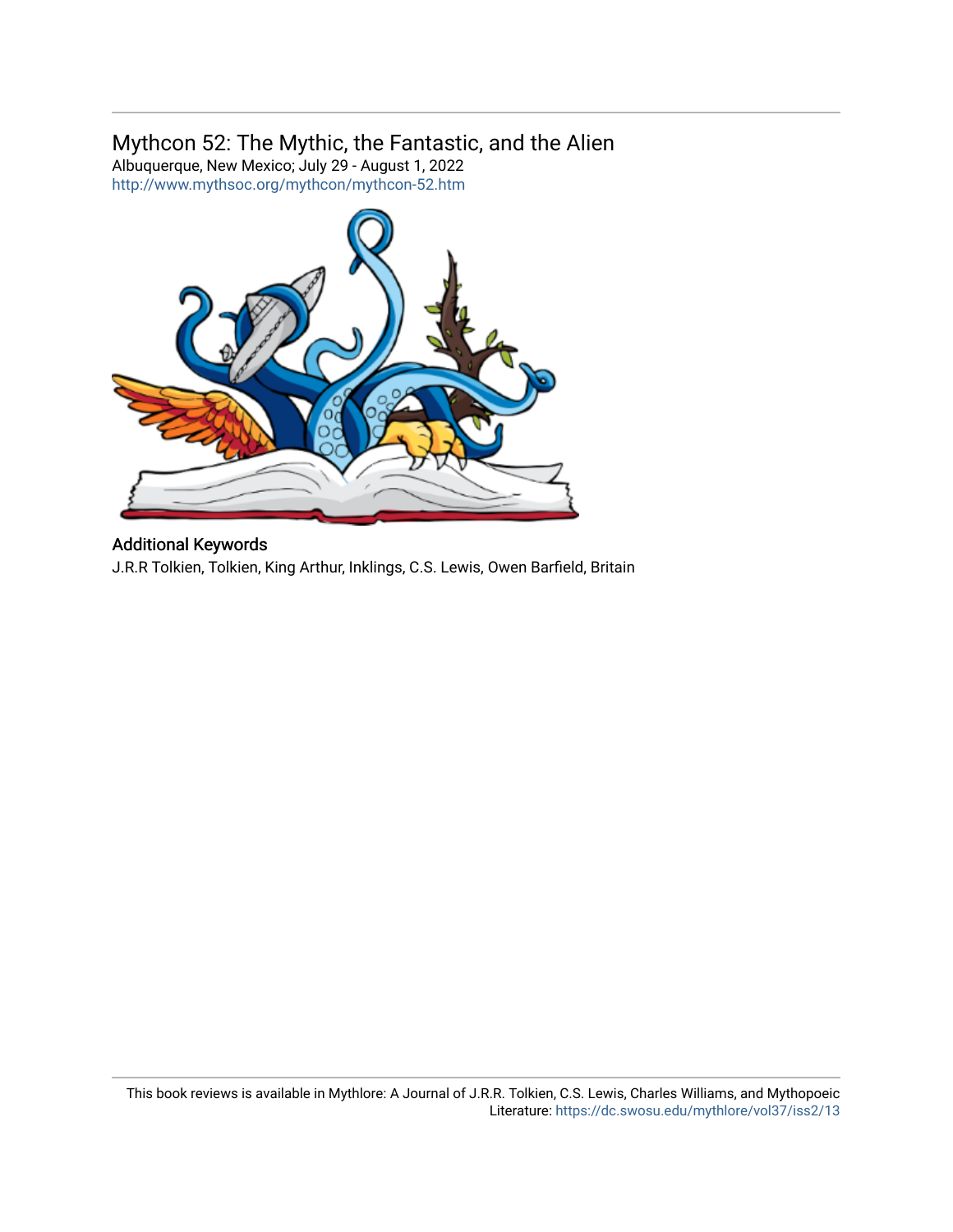—. "Mythopoeia." 1931? *Tree and Leaf*. HarperCollins, 2001, pp.85-90.

Warner, Marina. *The Dragon Empress*. Atheneum, Macmillan Publishing, 1972.

- —. *Fantastic Metamorphoses, Other Worlds*. Oxford, 2001.
- —. *From the Beast to the Blonde.* Chatto & Windus, Ltd., 1994.
- —. *In a Dark Wood*. Vintage Books, 1977.
- —. *Long Ago and Far Away: Eight Traditional Fairy Tales*. Hesperus Press, 2014.
- —. *No Go the Bogeyman: Scaring, Lulling & Making Mock*. Farrar, Strauss & Giroux, 1998.
- —. *Once Upon a Time: A Short History of Fairy Tale*. Oxford, 2014.
- —. *Stranger Magic: Charmed States & the Arabian Nights*. Chatto & Windus, 2011.
- —. *Wonder Tales*. ed. Marina Warner. Oxford University Press, 1994.

Wordsworth, William and Samuel Taylor Coleridge. *Lyrical Ballads.* 1798. Edited by

Thomas Hutchinson, London, 1920.

Zipes, Jack. *Fairy Tales and the Art of Subversion*. Routledge, 2006.

- —. *The Irresistible Fairy Tale: The Cultural and Social History of a Genre*. Princeton, 2012.
- —. *Grimm Legacies: The Magic Spell of the Grimm's Folk and Fairy Tales*. Princeton, 2014.

**BARBARA L. PRESCOTT** is an independent scholar, literary anthropologist, and editor of SONNET, a journal of poetry. She has studied the early published and unpublished poems of Dorothy L. Sayers and is currently transforming her research into a book, *Lyric Muse: The Oxford Poetry of Dorothy L. Sayers*. Barbara Prescott lives in Wheaton, IL.



## INKLINGS, A KING, ANO AN UNSURPRISING PRIZE: *The Inklings* ano King Archur

JARED LOBDELL

**THE INKLINGS AND KING ARTHUR: J. R. R. TOLKIEN, CHARLES WILLIAMS, C. S. LEWIS, AND OWEN BARFIELD ON THE MATTER OF BRITAIN***,* Sørina Higgins, ed. Berkeley CA: Apocryphile Press, 2018, ISBN 9781944769895, x + 555 pp., \$49.99.

 $\blacktriangledown$ dis is a bigbly important book, and indeed a landmark in its field—event This is a highly important book, and indeed a landmark in its field —even though the bounds of the field may be a bit indistinct. The subtitle here pretty exactly describes the intention and contents of the volume: the reasons I say the bounds of the field are not entirely clear are suggested by the specificity of the subtitle ("Inklings" here meaning Tolkien, Williams, Lewis and Barfield, and the subject being their connections more or less with the King specifically,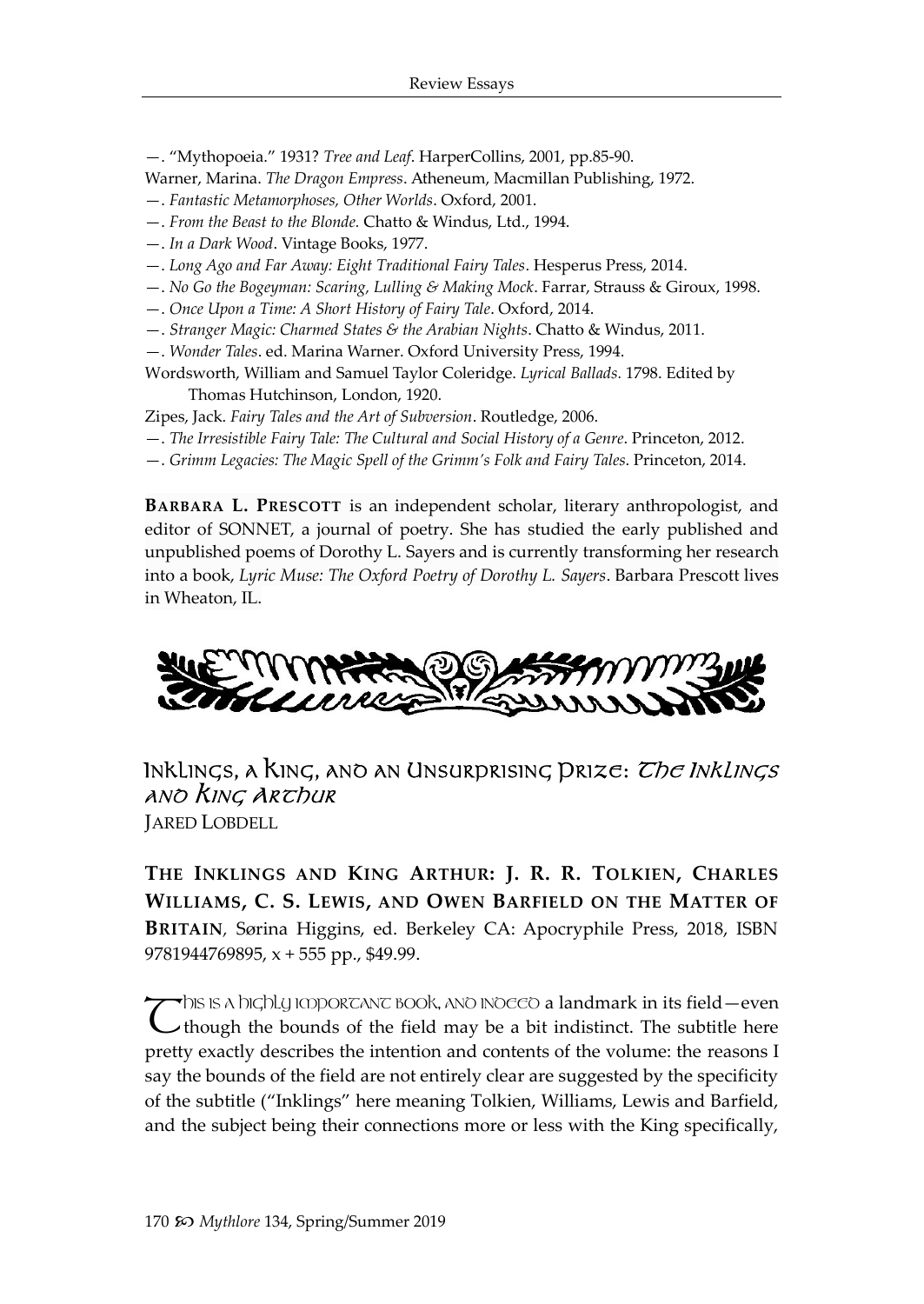or at least his court—not with any other part of the Matter of Britain). They are similarly suggested by the first chapters of the book, "Introduction—Present and Past: The Inklings and King Arthur" (pretty much the same as the title) ; then "Inventory of Inklings Arthuriana," and then, most wide-ranging (apparently): "Texts and Intertexts: The Matter of Logres: Arthuriana and the Inklings ."

The uncertainty as to the bounds and chronology of the "Inklings" is not uncommon these days—or, to be more accurate, there is increasing agreement that "the Inklings" does *not* refer—and certainly does not refer *only* to the group to which Tolkien and Lewis gave the name, which met from sometime around 1932 till after World War II in Oxford. (Owen, by the way, told me he did not consider himself in any way a "full member" of that group.) Moreover, there is a subsidiary uncertainty here (or at least I detect one): are the terms "Arthuriana" and "King Arthur" and "The Matter of Logres" interchangeable—and by the way, how do they differ from "The Matter of Britain"—and where does Tristan fit in?

In the end these points may not be significant in judging the value of the book. Let me go back to its landmark status. It is, I believe, in part the cooperative effort of a growing assembly of (often younger) professional Tolkien (and Williams and Lewis—and Barfield) and Inklings scholars, some associated with Signum University, who often embrace a wide variety of current critical techniques, which is good. And the assembly seems to me to be a genuine fellowship (which is also good).

Here is a note from a recent blog from one of the contributors, showing what I take to be part of the major importance of the book: "Since the first call for chapters for *The Inklings and King Arthur*, this not-so-little book has been on its own adventure. Conference panels, keynote talks, digital round-table discussions, and crowd-sourced funding were all part of a long editorial and publication journey, shepherded all the way by editor Sørina Higgins" (Dickieson).

When Professor Higgins circulated her original CFP for the volume, after the publication of Tolkien's *Fall of King Arthur*, I had nothing to contribute unfortunately—not even a blurb for the book. I am accordingly an independent agent, with no ties to the project, and can praise—as I do—from the outside. In the course of that praise let me note another—or two other—attributes of the suggested landmark status.

First, this is a professional fellowship, indeed almost a cooperative. The other day I mentioned to one of the scholars whose work is in this book my desire to put together a conference on *The Great Divorce* within easy traveling distance of my home between Lancaster and Harrisburg PA: he at once came up with a list of scholars who would be interested and even a Signum site within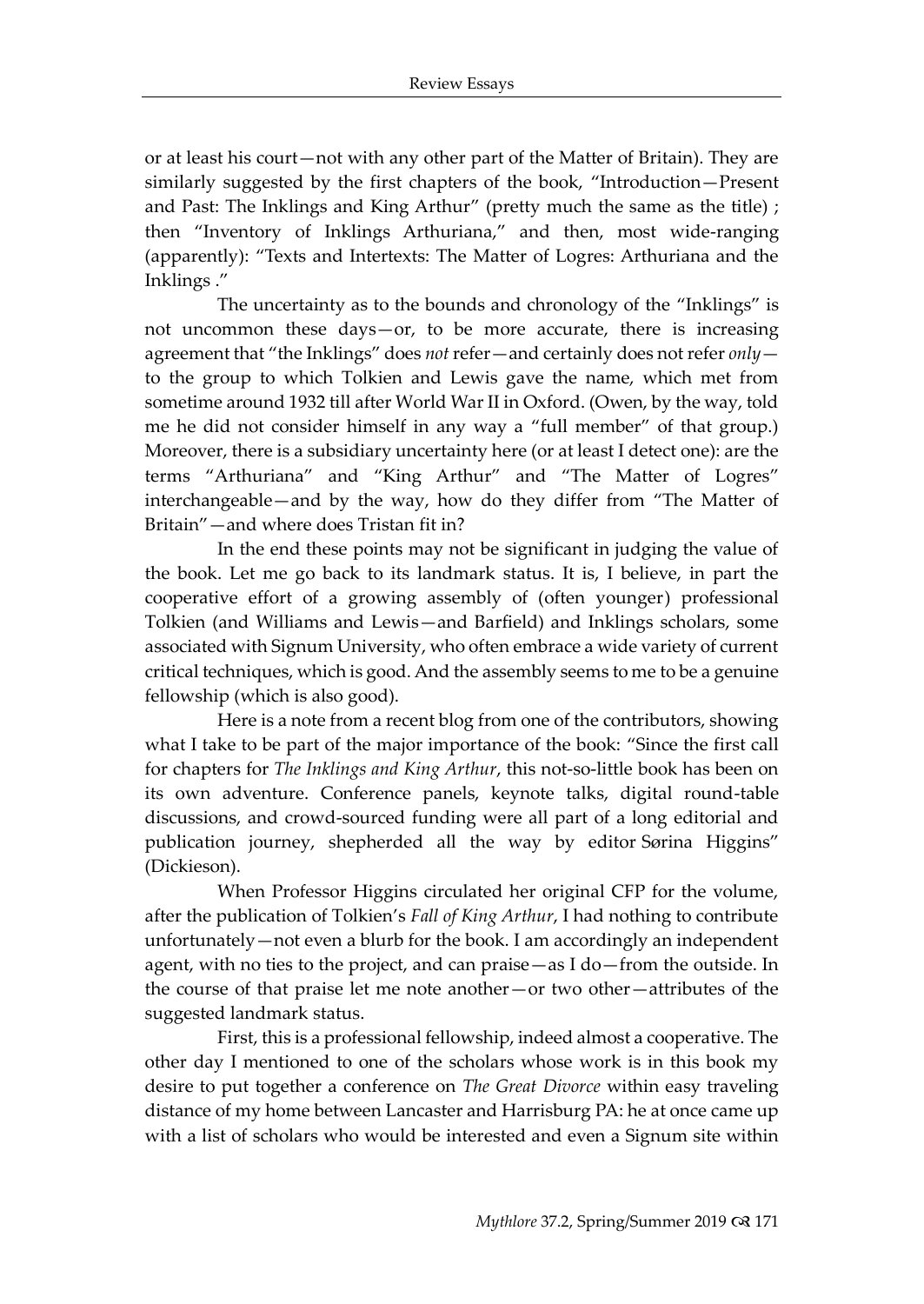moderately easy distance. And (with the crowd-sourced funding) there is what amounts to cooperative publication—though I could be wrong on that, not being part of the cooperative.

The key chapters—at least the key section of the book—are those already mentioned, the "Introduction," the "Inventory," and the "Intertexts" chapter. So let's go over these, briefly. Here's how Professor Higgins introduces her task: "The book begins, therefore, with a sizable section on questions of intertextuality: What is an 'Arthurian text'? What constitutes the body of Arthurian work that preceded the Inklings? How do their writings interact with those of their predecessors and with each other?" (3). She continues:

Arthuriana is clearly a very broad category indeed; clever contortions might allow the whole body of work by all the Inklings into the present volume. In fact, the inquiry 'What is an Arthurian work?' was precisely the first question each of the chapters in this volume had to address. Each author had to ask him- or herself: In what ways were the Inklings interacting with materials that might be considered 'Arthurian'? If some interaction with Arthuriana is discernable, what are the nature and significance of that interaction? Do these authors share the sensibilities of their times, or do they react against prevailing ideologies? How far are their 'Arthurian' works similar to one another, and in what ways do they differ? This, then, means that the current volume examines most of the Inklings' *oeuvre*, asking of each text whether it takes up questions of kingship, statehood, empire, quest, conquest, consciousness, chivalry, and hierarchy in ways that are in fruitful relationship with an Arthurian past, present, and future. The result is a rich conversation among the various Inklings, between the Inklings and their culture, and between the Inklings and ourselves. (26-27)

(This concentration on "Arthuriana" occasionally serves the authors ill particularly when some of Williams's other novels besides *War in Heaven* might be useful and illustrative.)

Let us begin here with chapter one, "The Matter of Logres: Arthuriana and the Inklings," wherein the editor defines terms and provides an overview of the adaptability of cultural appropriations of Arthur throughout his "palimpsestuous" history, then sets the stage for the chapters to follow by giving a brief summary of each of the major Inklings' Arthuriana. Of particular note, she remarks (justly), is her discussion of Owen Barfield's only thoroughly Arthurian work, *The Quest of the Sangreal*. Holly Ordway follows this with a brief history of the major medieval Arthurian texts. Her focus is "on the sources that are most widely recognized as influential or important and that are also significant in some way to the Inklings' writings" (62), and she also notes that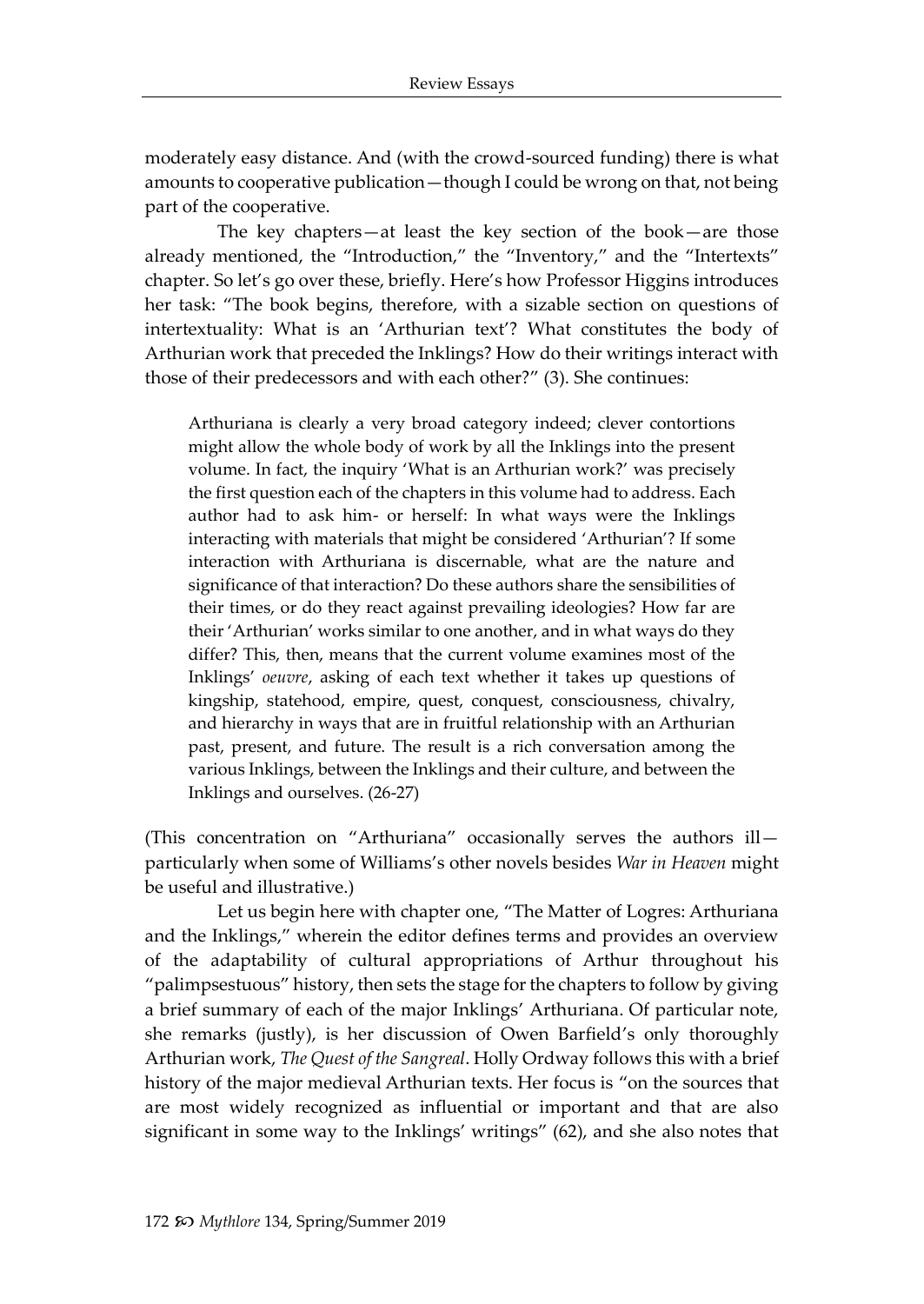"the Arthurian legendarium provided fruitful material for commentary on current events" (65). The nature of Arthuriana as a cultural gloss is a theme throughout the volume—though I think a couple of good bets may have been missed on the fringes.

Professor Higgins takes her Inklings in alphabetical order—Barfield, Lewis, Tolkien, Williams, looking at those of their works incorporating Arthurian themes or referents. Her discussion of Barfield's *Quest of the Sangreal*  is hampered by his prohibition on publication of the text other than by eurythmic performance. Evidence suggests that the text was assembled from Barfield's notes and extracts from the 1934-35 Everyman's edition of the *Morte*. The bar on publishing (other than by performing) the text of the *Quest* raises difficulties, but Professor Higgins does tell us that the excerpts from the Everyman (Caxton) *Morte* are of a part with the *Quest*. She also tells us that the *Quest* has both text and music (many eurhythmic productions have one or the other but not both).

When my then-fiancée and I had tea with Owen and Maud in 1974, I asked him a couple of questions about eurhythmy—was it, for example, anything like the swaying/dancing at Grateful Dead concerts? Were there set costumes? Set steps? (He asked me those same questions anent the concert dancing.) I also inquired whether there were both words and music? If the music supported the theme of the words associationally, I gathered there could be. His response here, including a smile at Maud, seemed to me to be related to an earlier question I had asked about any relation between eurhythmy and Morris dancing (both Owen and Maud were active Morris dancers at the time Rudolf Steiner spoke on eurhythmy in London in 1923). I got the same smile when I asked about costume.

My suggestion would have been that the *Quest* in some way was eurhythmically representing Britain or the matter of Britain, and that the music might be cognate to the Morris music (and the costumes?). One problem is, the chronology of its creation seems to be off (the creation being after 1934-35) another is that we seem to be in the tale of the knights—Perceval, Lancelot, Galahad—which isn't on its surface very British. To this I believe Barfield would have answered that the matter of knighthood was central to the Matter of Britain—but why Perceval, Lancelot, and Galahad? Why three? (I note by the way that these are the three in whom Williams seems particularly interested in the period in which Barfield is working on his *Quest*.)

On the three, recall the last Barfield pages of *The Great War*: <sup>13</sup> the Whole must be divided into parts (by Will) for there to be action—and here Knighthood

1

<sup>13</sup> See Barfield and Lewis, pp. 159ff, esp. p. 162.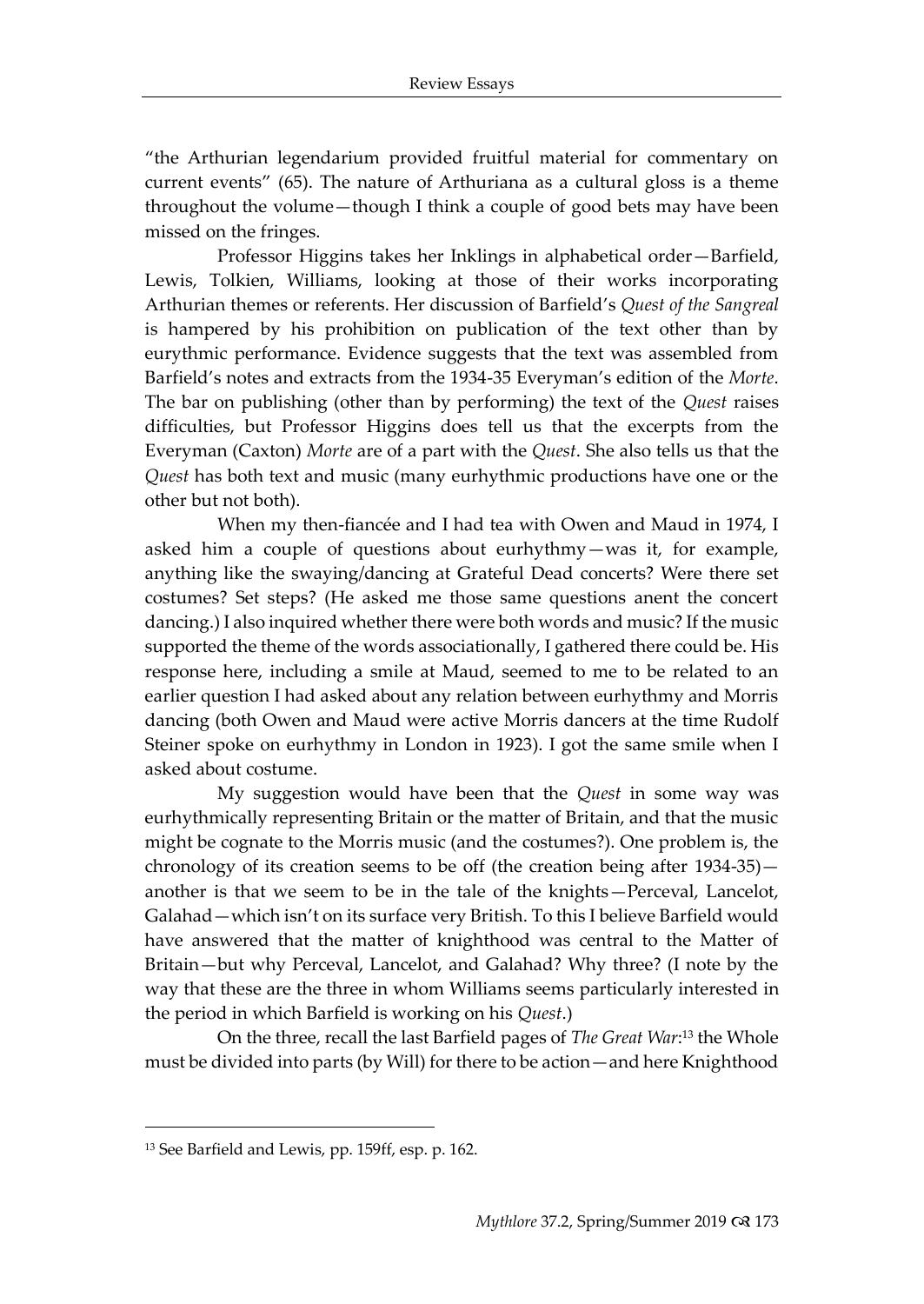is divided into three knights and there is not only the action of the text (and music) but the eurhythmic action.

Barfield's attention was attracted to parts of the Matter slightly different from (and arguably later in the cycle [?] than) Tolkien's more Germanic *Fall of Arthur* though that is at the end of Arthur's reign)—Barfield's other "Inklings" contribution (assuming his *Quest* is one) being *Mark v. Tristram* (1947 though not published till the '60s)—coming in part out of his "Poetic Diction and Legal Fiction" in the *Essays Presented to Charles Williams* (1947). This essay is not merely along the various lines laid out by Judge Posner in his study of "law and literature," but—being more about "law as fiction"—has in it some of Barfield's particular humorous consciousness, which comes out in *Mark v. Tristam.* Lewis's final letter, on the other hand, seems to me to be satire simply for satire's sake, or nonsense for nonsense's sake, in the Dysonian sense (or perhaps, it being CSL, simply parody for parody's sake) and not to have any serious point.

Professor Higgins's book was of course triggered by Tolkien's *Fall of Arthur—*written long before the existence even of Tangye Lean's Inklings, though of course Tolkien's second literary essay (attempt) in the Matter of Britain in alliterative form (after *Gawain and the Green Knight*). The discussion as one would expect, is well-informed and indeed well-researched. Here is part of her discussion:

Note, however, that all the Scyld/Shield/Sheave material I have been talking about was unpublished in Tolkien's lifetime. Most of it is in notes for projects he never finished, such as *The Lost Road* and *The Notion Club Papers*. Some of it, the material about *Beowulf*, he did discuss in his Oxford lectures on the poem, but he is unlikely to have made the connection with his own Valar explicit in that context. Therefore, this connection is not part of his official published works—the works that he himself completed and made public during his life—nor is it present in *The Silmarillion*.

This is also the case with Tolkien's Arthur-Eärendil connection: It is not part of the works he published during his lifetime—which brings me at last to *The Fall of Arthur*, Tolkien's only unequivocally Arthurian work. […] Tolkien's notes reveal that, had he finished *The Fall of Arthur*, he planned to have Mordred mortally wound Arthur, Arthur kill Mordred, and Arthur be carried away to the West for healing. Lancelot, arriving too late, would set sail into the West, searching for his king, never to return. […] In other words, had the poem been finished, Lancelot would have functioned somewhat like Eärendil, the mariner who used the Silmaril to sail into the Uttermost West and reach the Undying Lands. Both Lancelot and Eärendil sail into the West, seeking a lost paradise.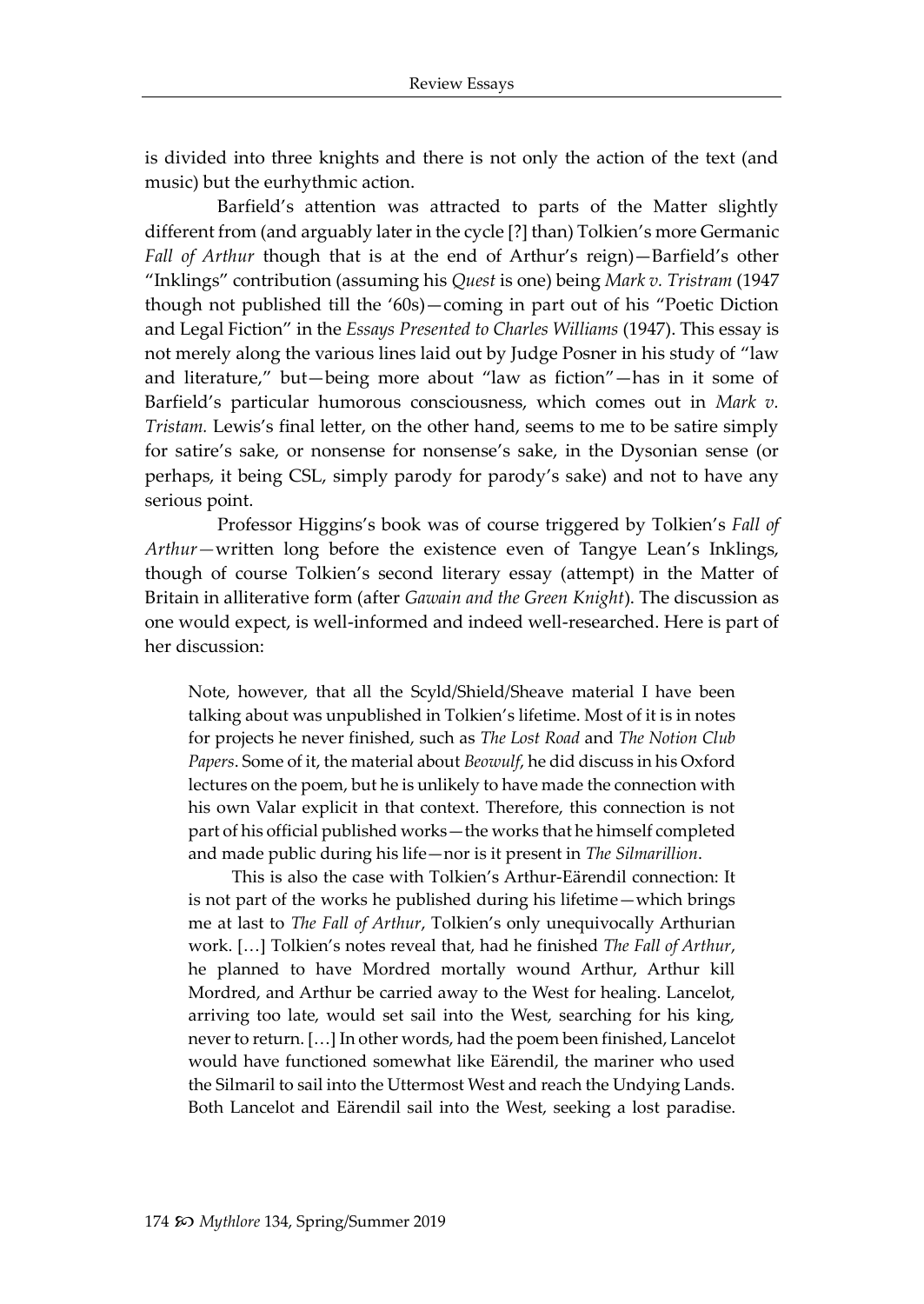Tolkien tried to unite the westering legends about islands of the blest with Arthur and with his own elvish mythology in *The Fall of Arthur*. […]

The *motif* of King Arthur going to Avalon, then, is seen again and again, subtly, throughout Tolkien's work, in the longings and journeys of many a mariner into the West.

I see one other possibly Arthurian resonance in Tolkien's *legendarium*. In *The Lord of the Rings*, Galadriel tells Frodo that, with Celeborn, "together through ages of the world we have fought the long defeat" […]. *The Silmarillion*, the Histories of Middle-earth, and the other texts of the *legendarium* tell the tale of one long defeat: it is the cyclical story of 'one brief shining moment' always followed by disaster, war, horror, and fading. [...] This is comparable to the trajectory of many works of Arthuriana, especially in the twentieth century. (43-45)

Yes, and to many non-Arthurian works also. Of course, the point here is the Arthurian works, but occasionally I'm feeling as though the scope of inquiry is unduly circumscribed, and I'm not sure of the proper rules of engagement. Let's take the rules of engagement first. (For some reason Professor Higgins finds it necessary here to make use of a framework provided by Professor D. Thomas Hanks of Baylor, author of *The Social and Literary Context of Malory's Morte Arthure*. I'm really more interested in what Professor Higgins thinks about this than what Professor Hanks has said.)

Arthur (and, often, Merlin) establishes a righteous kingdom in Logres, but then it fades, fails, and is destroyed. 'In our time,' writes D. Thomas Hanks in an article on Malory and Tolkien, 'the upshot for Malory has been to convert his serious comedy of eucatastrophe to a reader's perception of tragedy, lost love, and lost life'[…]. I find a sense of inevitability in both story-complexes, but the fated nature of the defeat does not rob it of any of its poignancy. I read both the Arthurian legends and Tolkien's legendarium as heart-breaking tales of the long defeat that mortals fight here in this realm, always destined to enjoy new heroes in every generation, always fated to fail. (45)

Personally, I read them, first of all, as words, the kind of words spoken by or telling the tales of brave bright great figures of times long gone—there are, as Buchan has taught us, only a certain number of stories, and except for the occasional mythopoetic writers who create a new story-pattern (Haggard in *She* or Mark Twain in *Huckleberry Finn* or perhaps closer to Tolkien, Fenimore Cooper in *The Last of the Mohicans*) the greatness and glory of the tales is in the telling.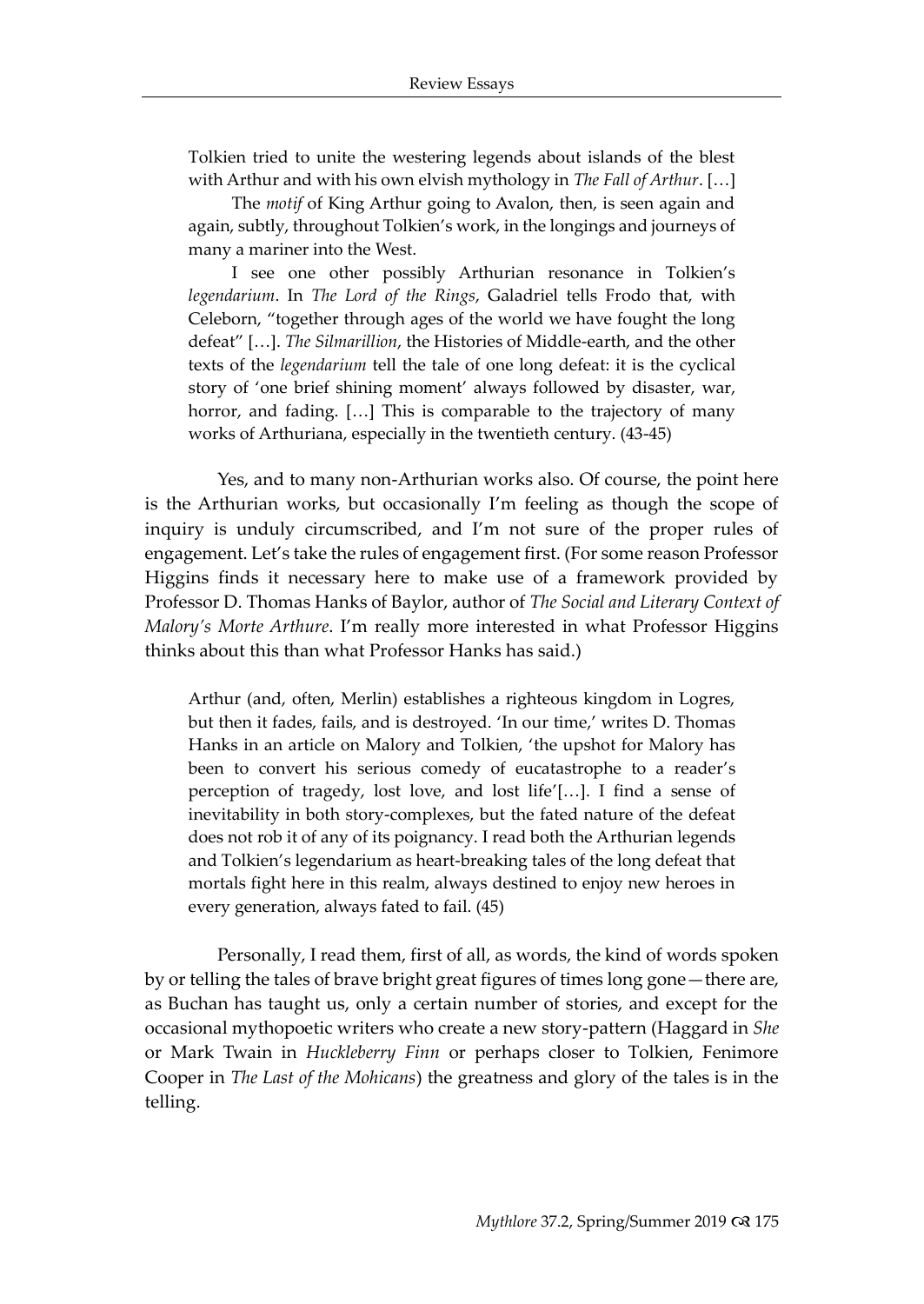As Hanks says, with intentional anachronism: 'Malory has written a Tolkienian happy ending—but a happy ending which at the same time reminds one that along with eucatastrophe come tears and earthly loss" (61). The Tolkienian kind of happy ending—whether of *Beowulf* or a fairy tale or an Arthurian retelling—includes fading, diminishment, and loss. Ye [sic], each of these tales is incorporated into his own totalizing, theological mythology, with its hope of a future eucatastrophe.

In short, Tolkien saw his elvish legendarium as the primary narrative, while Arthur was secondary. This is the opposite of Williams' method, as Williams tried to draw everything else into his composite Byzantine Arthuriana. For Williams, at least by the end of his life, the Grail story was primary and all of his other ideas were secondary components of it. (45)

The distinction between Tolkien and Williams in their technique is real—but could we not say that Williams saw his Byzantium as primary, with Arthur and the others as secondary, while Tolkien sought to draw everything (even at the edge Roverandom) into his legendarium? (Or maybe they are much alike, though Tolkien is mostly the better prose-writer and Williams the greater poet).

The other two "Inklings" whose Arthurian productions are under central consideration in this book are Lewis (despite Professor Higgins's [not inaccurate] extensions, pretty much *That Hideous Strength* and his parts of *Arthurian Torso*) and, of course, Williams. Williams's "Inklings"-period Arthurian productions are *The Region of the Summer Stars* (1944) and "The Figure of Arthur" in *Arthurian Torso* (after his death), but it certainly would not be reasonable to expect the contributors to discuss only these, given the long history of Williams with Arthur.

Looking briefly at Professor Higgins on Lewis and Arthuriana, we find she has seconded much of the discussion of *That Hideous Strength* (with its argued intertextuality) to Brenton Dickieson (pp. 80-6 of his "Intertextuality" chapter). Here is what she says:

*That Hideous Strength* is a deeply intertextual novel. […] Lewis brought into it elements from the writings of his friends Tolkien and Williams, as well as from older sources. […] While […] *That Hideous Strength* follows its own logic of coherence, it is true that there is a larger variety of intertextual procedures followed in this novel than in *Till We Have Faces*.

I propose that the greater intertextuality is due in part to the varied nature of the Arthurian material, discussed above. Once an author chooses to open the door to the Knights of the Round Table, it is hard to shut it again. Material from across a fifteen-hundred-year period could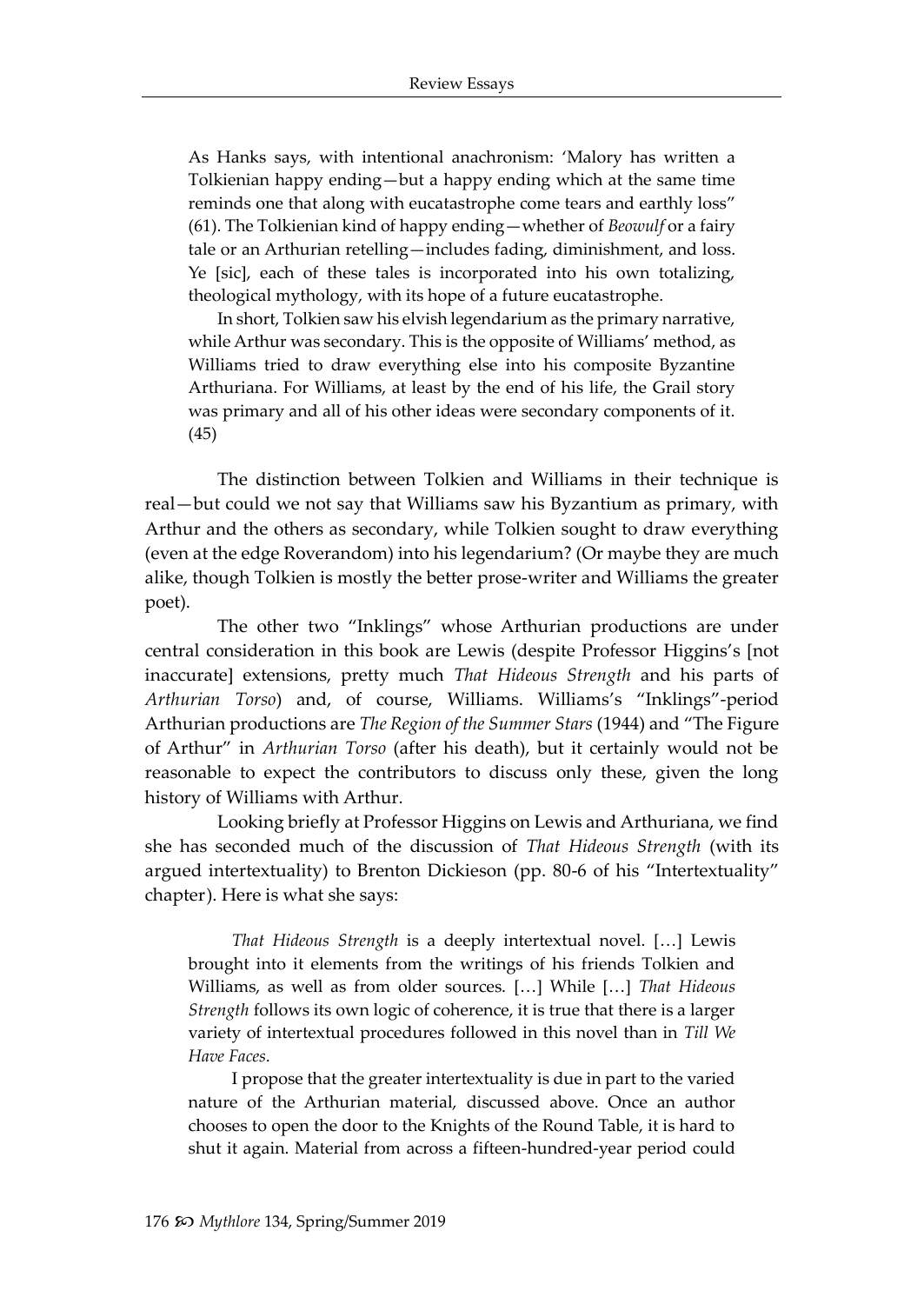come in, from Welsh, French, or German sources, bringing late Roman or high medieval or Victorian trappings with it—or Byzantine, if Charles Williams is one of the sources. Williams was a direct source for Lewis, as was Tolkien, which partially explains why conventions of Gothic horror jostle against the notion of an Elvish paradise in the West, and both with biblical materials and a modernist setting. (40)

Of course, unless we assume that the intended benefits of intertextuality in *THS* are to be reserved to the half dozen Inklings who might in 1945 have known the texts, the whole matter is a bit out of the way. In short, I think I differ—not on looking at or for "intertextuality"—one of the varied "modern" approaches I in fact find useful—and indeed in some cases very highly useful—but in its application here, *at least at the time* THS *was written*. Intertextuality is the shaping of a text's meaning by or through another text. It includes techniques of [allusion,](https://en.wikipedia.org/wiki/Allusion) [quotation,](https://en.wikipedia.org/wiki/Quotation) [calque,](https://en.wikipedia.org/wiki/Calque) [plagiarism,](https://en.wikipedia.org/wiki/Plagiarism) [translation,](https://en.wikipedia.org/wiki/Translation) [pastiche](https://en.wikipedia.org/wiki/Pastiche) and [parody.](https://en.wikipedia.org/wiki/Parody) It creates an 'interrelationship between texts' and generates related understanding in separate works. But the texts at the base of Lewis's "intertextuality" in *THS* are either in the "MSS of my friend Professor J.R.R. Tolkien" or in Williams's "The Figure of Arthur"—neither of them published (nor indeed finished) when Lewis finished *THS*. I think the "Arthurian" parts of *THS* are best understood as Lewis's imaginative interior reconstruction of Robin Collingwood's Arthur (in *Roman Britain*). (See discussion in my *Eight Children in Narnia*, referring to Collingwood's distinction between chronicle and history. It might of course be argued that Lewis's "intertextuality" involved *Roman Britain* much more than either Williams or Tolkien, at least in published works.)

Which brings us to Williams. Let me begin by quoting from Professor Higgins's central chapter (pp. 29-60). First, "perhaps his greatest Arthurian innovation is the degree to which he made the Grail essential to the story and unified it with the tales of Arthur and the Knights of the Round Table" (48). True. The Grail "must take the central place. Logres then must be meant for the Grail" (qtd. 48), Williams asserted. In his essay this volume, Andrew Stout concurs: "While earlier versions of the myths focused on Arthur's kingship or the romance of Lancelot and Guinevere, Williams brought the quest for the Grail and its spiritual power to the forefront" (481). There had been other authors who had focused on the Grail to some degree, but comments throughout Williams' Arthurian Commonplace Book and his prose study "The Figure of Arthur" reveal that he did not think any previous author had seen the essential spiritual unity—perhaps an occult unity— between those two halves of the narrative complex.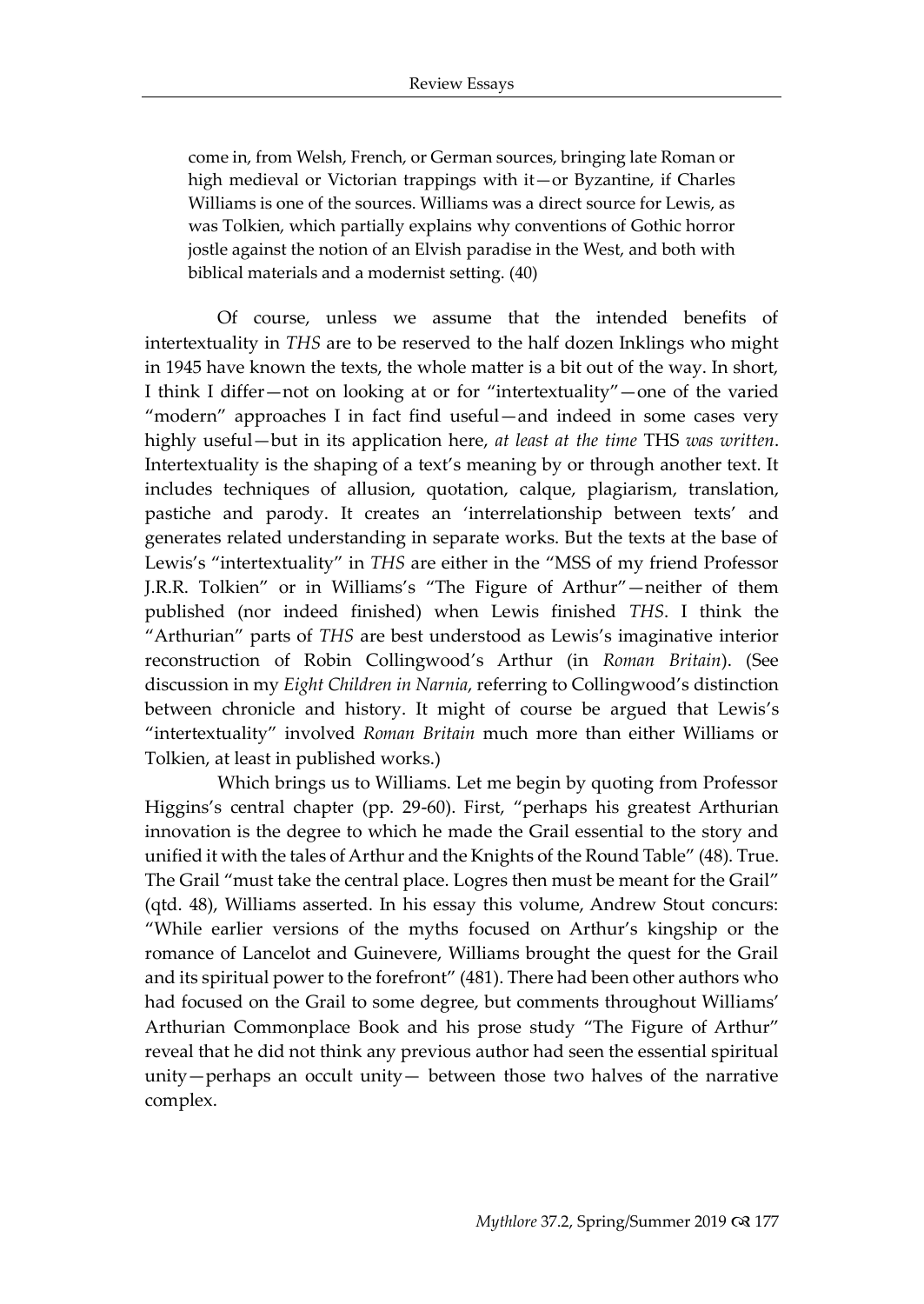#### Higgins adds:

There are moments in the legends when Arthur comes very close to 'the mystery' of the Grail, but does not quite achieve it. In discussing *The High History of the Holy Grail*, Williams complains that this romance 'does not entirely unite the Arthur theme and the Grail theme, and this is the more disappointing because it starts off as if it were going to do precisely that' [...]. In an essay entitled 'The *Morte darthur*,' Lewis praises Williams' *Taliessin through Logres* and *The Region of the Summer Stars* for their vitality, the centrality they give the Grail, and the inevitability of their concluding tragedy […]. Williams has given the Arthurian world 'a dynamic orientation toward a new spiritual centre' […]: the unification of all the elements of the vast, sprawling Matter of Britain in the object of the Grail. In these poems, the Holy Grail is a synecdoche for all objects and actions of Christ's passion: 'Almost any article connected with the Act served for its symbol,' Williams wrote in "The Figure of Arthur" […], meaning that any object associated with the Crucifixion could be used in commemorating it. Whether Williams himself finally achieved this poetic unity himself is a matter for debate. (48)

#### Indeed. Amen.

Here's another passage summarizing Professor Higgins's views (and remember, these are the views on which the whole book is built)—with which I find myself largely in agreement, unsurprisingly. I've been reading Williams for two-thirds of a century, at least, and I think I know him fairly well—though he was the one of these four "Inklings" with whom I had no personal contact (I was seven when he died).

In his prose study, Williams gives a literary history of King Arthur, then discusses his own contributions to the myth. He states 'that the centre of the myth must be determined' […]—meaning that he had to determine what the center would be in his adaptation—and then immediately determines it: 'The problem is simple—is the king to be there for the sake of the Grail or not?' That is the center of Williams' poetry: will characters serve themselves, or will they serve God and the kingdom, revealing this service by their submission to the Grail? As David Dodds wrote about *The Chapel of the Thorn*: 'to use violence to secure a Hallow is to misuse your powers and to be improperly disposed toward It,' and this is the case throughout Williams' writings […]. The Grail itself, and the characters' attitudes and actions toward it, comprise 'the central matter of the Matter of Britain,' Williams boldly claims […]. It is certainly the central theme of his life's literary work.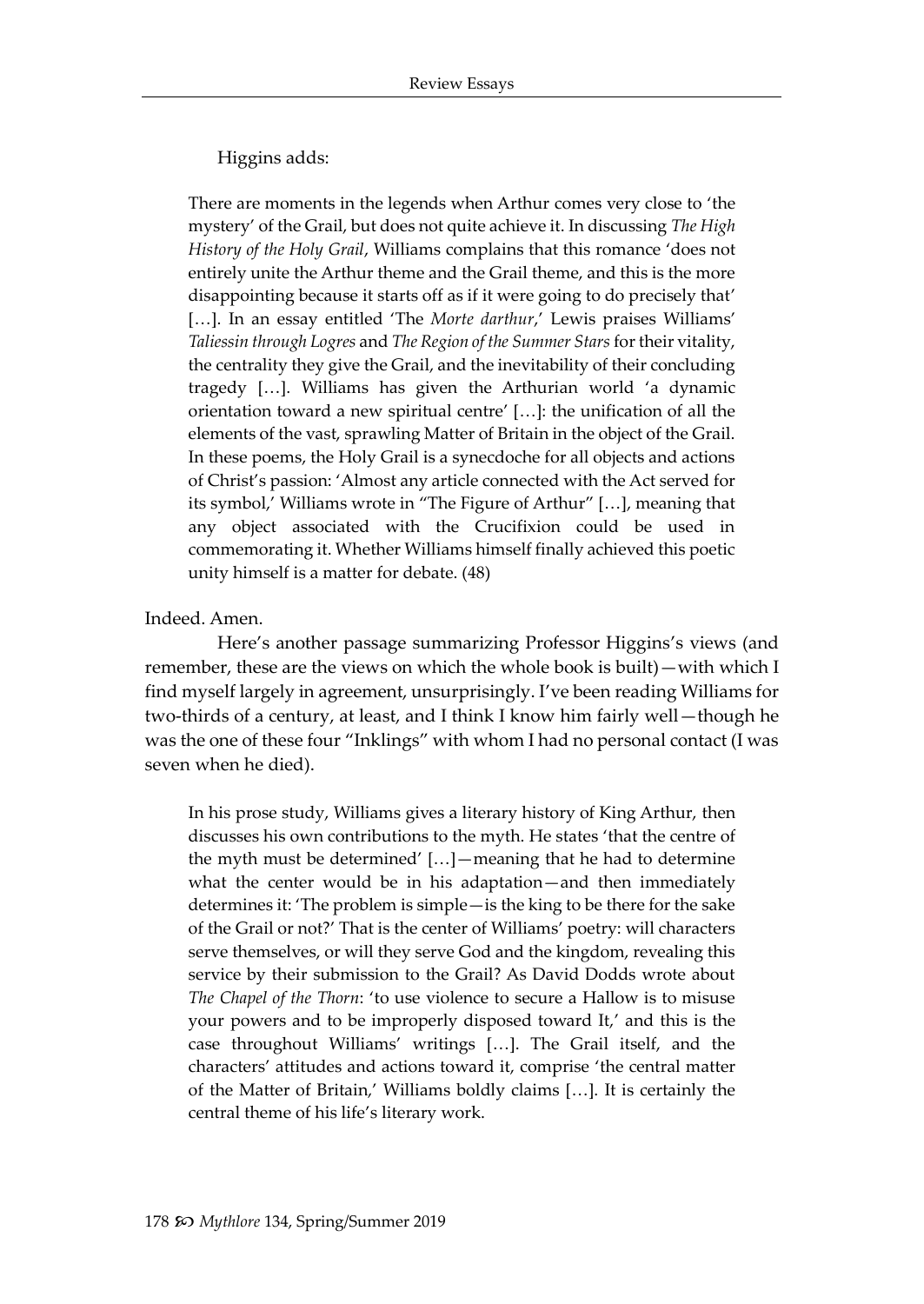This theme reveals itself over and over again through the cycle, as characters face moments of decision. In each case, they must decide whether to satisfy their own self-turned desires or to serve something larger than themselves. On the day of his crowning, Arthur 'stood to look on his city: / the king made for the kingdom, or the kingdom made for the king?' […]. This is the question he asks himself on the first day of his rule: Will I serve the kingdom, or will I use the kingdom to serve me? (49- 50)

Note that by restricting this set of inquiries to Arthuriana, we miss the deep-laid pattern that encompasses the Tarot cards and figures in *The Greater Trumps*, and the Stone of Solomon in *Many Dimensions.* Professor Higgins continues:

He answers the question wrongly, and this act of rebellion, of setting up himself against God (much like Satan's in *Paradise Lost*), is the first of many such decisions that cause the destruction of the Empire.

Many of Williams' characters make this fatal mistake. Members of the Court gather to partake of the Lord's Supper. Arthur and Lancelot are there among the others, but 'the king in the elevation beheld and loved himself crowned; / Lancelot's gaze at the Host found only a ghost of the Queen' […]. Arthur and Lancelot look at the elements of the Lord's Supper, the bread and wine, but they do not discern the Body of Christ. Instead, each sees his own object of idolatry. Arthur sees himself; Lancelot sees Guinevere. They suffer greatly for their sin, but something immeasurably worse than personal grief also occurs: the very Kingdom of Logres is lost, and then follows the most dreadful catastrophe that could possibly befall the human race: 'Against the rule of the Emperor the indivisible / Empire was divided; therefore the Parousia suspended / its coming, and abode still in the land of the Trinity' […]. The sins of Arthur and his kingdom have postponed the second coming of Christ! (50)

There is, naturally, much more to the book than Professor Higgins's work, and its bibliographic backup. There are five essays on Williams, three on Lewis, none on Barfield only, three on Tolkien, and a few (Charles Huttar's on Avalon most notable among them) looking at all four—though not, to be sure, at the "Inklings" as they understood themselves to be, or as (for example) Diana Pavlac Glyer (or Humphrey Carpenter) has understood them. After all, one of the earlier members wrote a longish narrative poem on one part of the Matter of Britain (Canon Fox on Coel Hen), and his discussion of his reason for choosing Coel casts some light on the "Inklings" and the Matter of Britain circa 1938.

And didn't Jack Bennett edit a volume of *Essays on Malory*? I remember it as containing "The finding of the manuscript" by Canon W.F. Oakeshott, who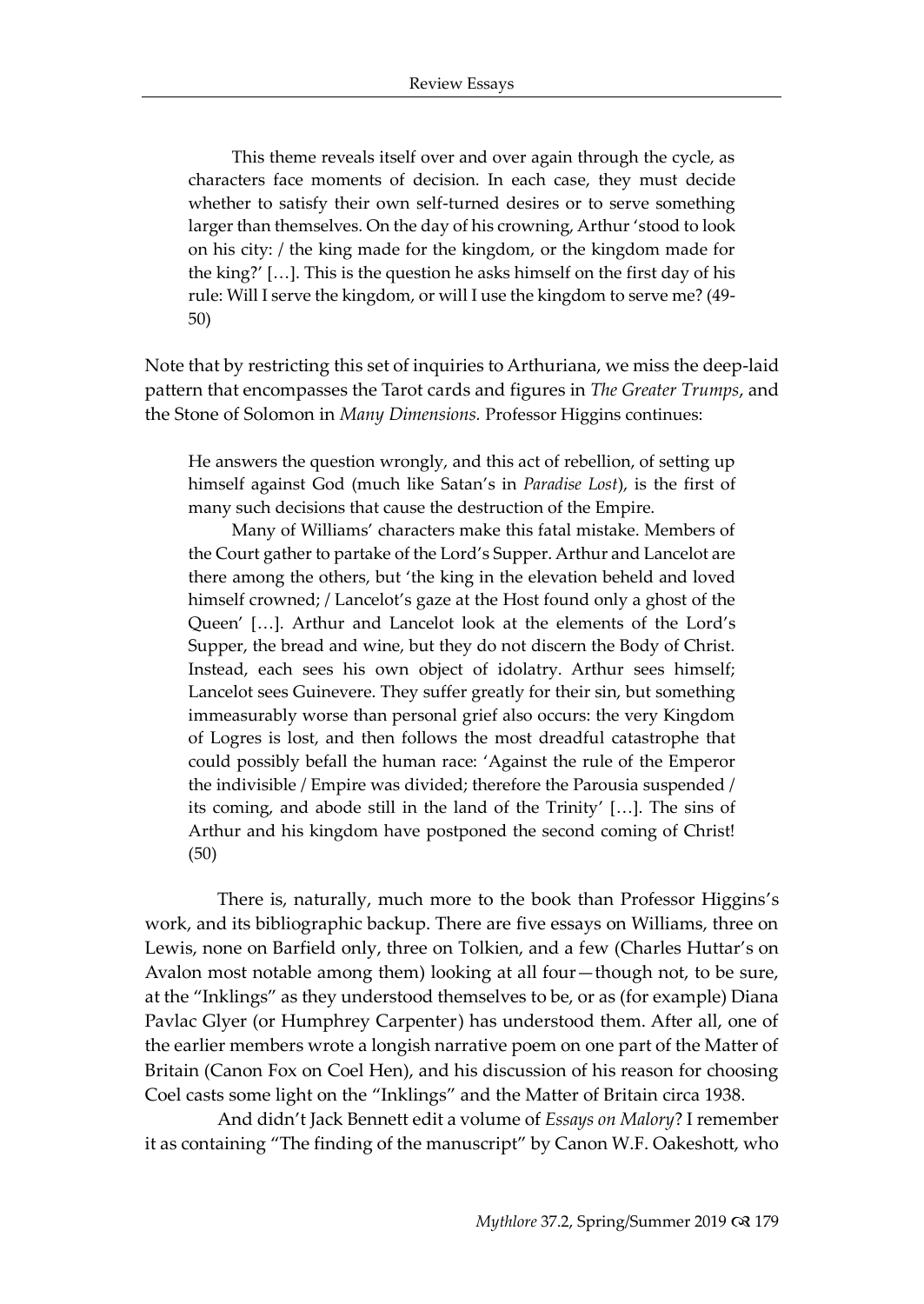found it, Lewis's essay on "The English prose *Morte*," the great Eugène Vinaver's "On art and nature," Lewis's pupil Derek Brewer's "'the hoole book'," and papers on 'Chivalry in the Morte" (P.E. Tucker), "Lancelot's penance" (F. Whitehead), "Caxton and Malory" (Sally Shaw), and a "Bibliographical note" (R.T. Davies). I had to remind myself of the last four (though I remembered the "Caxton and Malory" piece but not the name of its author). The Vinaver and Brewer papers are useful in looking at Lewis's attitudes—as, obviously, is his.

This book makes the now almost-obligatory gestures in the direction of George MacDonald and G.K. Chesterton (both in the "Seven" at Wheaton, both with editors for the *Journal of Inklings Studies*), and that's arguably reasonable in context—but if the point is to look at the modern influence of Arthuriana (as suggested), it might be wise to look at T.H. White's *The Once and Future King*—and even if one is restricting oneself to more orthodox F&SF, what about [Joseph] Keith Laumer's *A Trace of Memory* (1953)? Laumer isn't comparable as an artist, but White (however on the other side of things) assuredly is. But of course Laumer wasn't an "Inkling" any more than White was. On the other hand, Laumer's Avallon [Vallon] is on another planet (like Lewis's earlier Abhalljin or Aphallin)– and, back to White, the passage beginning "the cannons of his adversary were thundering in the tattered morning"(631) places his *finale*in the same context as Tolkien's *Fall—*interesting, if no more. And then there is the last (unfinished) novel of the American Nobel laureate, John Steinbeck, *The Acts of King Arthur and His Noble Knights* (published New York 1986, after Steinbeck's death, based on the Vinaver edition). This is particularly interesting as an attempt to get away from the Medievalism (so to speak) of Malory and put the story-pattern (*mythos*) in much more modern language (see Steinbeck's cover copy on the Avenel 1982 edition).

In any case (back to *The Inklings and King Arthur*), there is a chapter by Cameron Moore on Chesterton's Arthurian poems, and one by Kirstin Jeffrey Johnson on "Arthurian Peregrinations in George MacDonald." *Interesting,* I should say, though the Chesterton seems a trifle peripheral—after all, his Arthurian poems apparently weren't published in his lifetime and none of the "Inklings" of 1931-1963 could possibly have read them—and Chesterton was known not for Arthur and the Matter of Britain but for Alfred and what we might call the Matter of England; one point I would have been interested in seeing discussed is "Why Alfred and not Arthur?" It is not discussed here. (Would it have something to do with Chesterton's anti-Imperialism—or was Arthur really an Imperial figure?)

On the other hand,, it occurs to me that the author of the MacDonald chapter (pp. 615-434), Kirstin Jeffrey Johnson (it seems to me a first-rate presentation) might well have speculated on the degree to which MacDonald may have played a part in introducing Lewis to Arthur—and that reminds me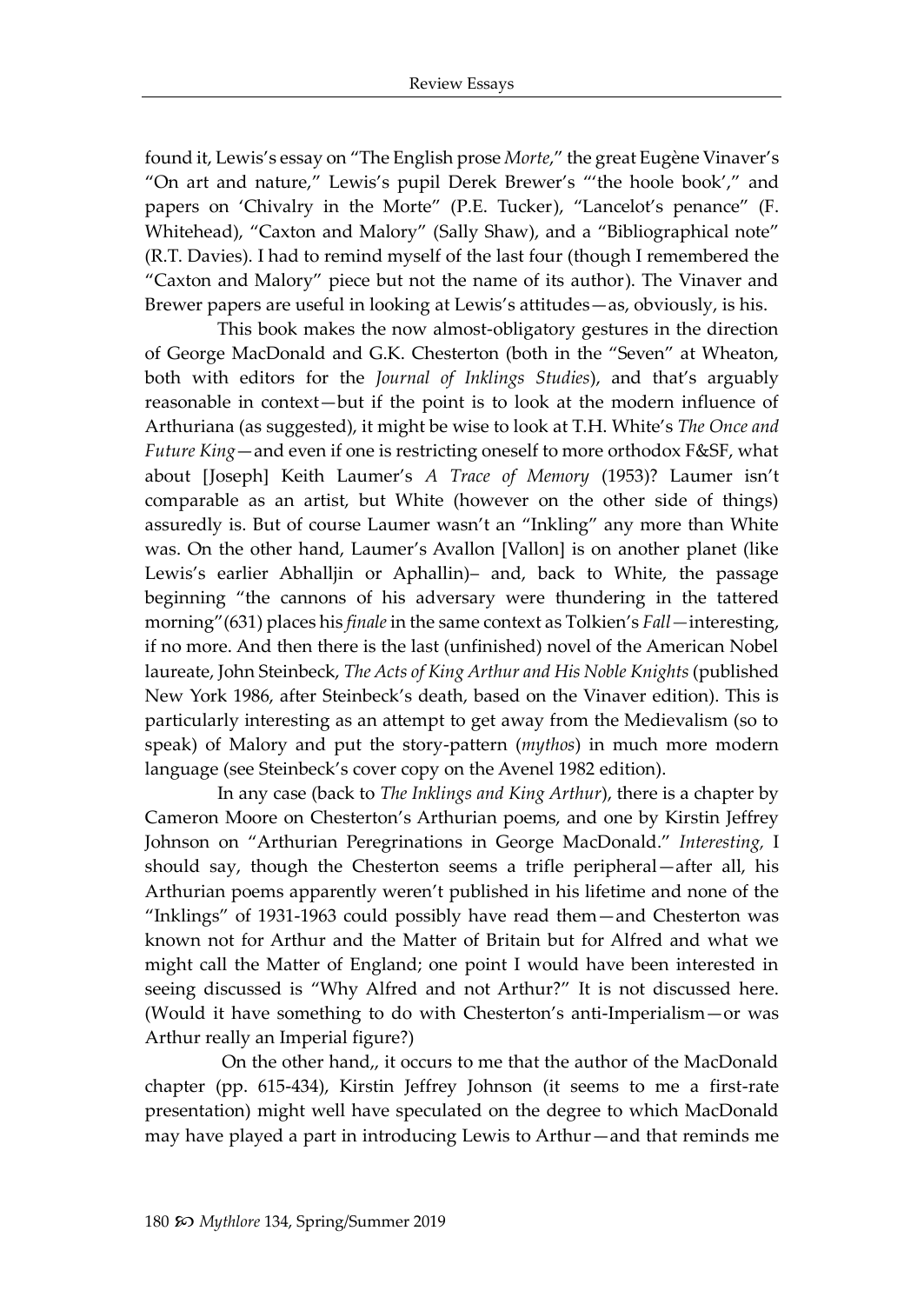how the original meeting of Arthur and author could play a part in the author's eventual view of the King. MacDonald's American "agent," so to speak, was Mark Twain, who may very well have been introduced to King Arthur's Court by MacDonald—or made more fully acquainted with it. And we know Lewis came to Arthur partly through *A Connecticut Yankee in King Arthur's Court—*a satirist coming to King Arthur through satire.

In addition to the essays on the specific authors, there are a number of essays (five) dealing with certain Arthurian themes or *motifs* in (principally) Lewis, Tolkien, and Williams. The best of these is by the senior Inklings scholar in the book, Charles Huttar (who goes back almost as far as I do), on Avalon. There are no essays on Barfield *seule* (so to speak), but there are five on Williams, of which the one I find of greatest interest is Benjamin Utter on "Charles Williams and the Rhetoric of Empire." Let me say at the outset that Mr. Utter argues strongly (and convincingly) that in his late Arthurian poems, Williams is not a defender of "Imperialism" (as earlier Victorian Arthurianists may have understood it). *Kudos*.

Mr. Utter has read widely, worked hard, and thought these matters through and through—or so I should say. But—and here's the rub—poetry or even prose expressing Williams's highly idiosyncratic (and theological) Empire of Byzantium is scarcely the best place to look for Williams's attitudes toward Imperialism—as commonly understood in our postcolonial postmodernist age. Moreover, Mr. Utter's discussion of Williams's attitude toward Hitler seems to me fundamentally to be untethered to the realities of 1939-45 (and he ought perhaps to have looked at Williams on *The Forgiveness of Sins*). Also, it is taking quite a leap of faith to assume that what Williams in Oxford wrote to his wife in London is anything other than an attempt to make her feel included in his life— I doubt it has much direct evidentiary value as to what he actually was thinking.

What Mr. Utter is trying to find out is "[t]o what extent" Williams in *Taliessin through Logres* and *The Region of the Summer Stars* is seeking

a perpetuation of [the] tradition, in which Camelot's splendor serves as a powerful symbol for national self-mythologizing, the legitimation of empire, and religious triumphalism? […] [R]eaders attuned to the politically freighted history of the Arthur myth cannot help but take note of the fact that Williams sketches this poetry across a landscape of empire, one representing an idealized Christendom, threatened both politically and spiritually by a rapacious Islamic Caliphate crouched on its eastern doorstep. Indeed, from one point of view, Williams' Arthuriad represents nearly everything that recent postcolonial criticism has undertaken to redress. (300)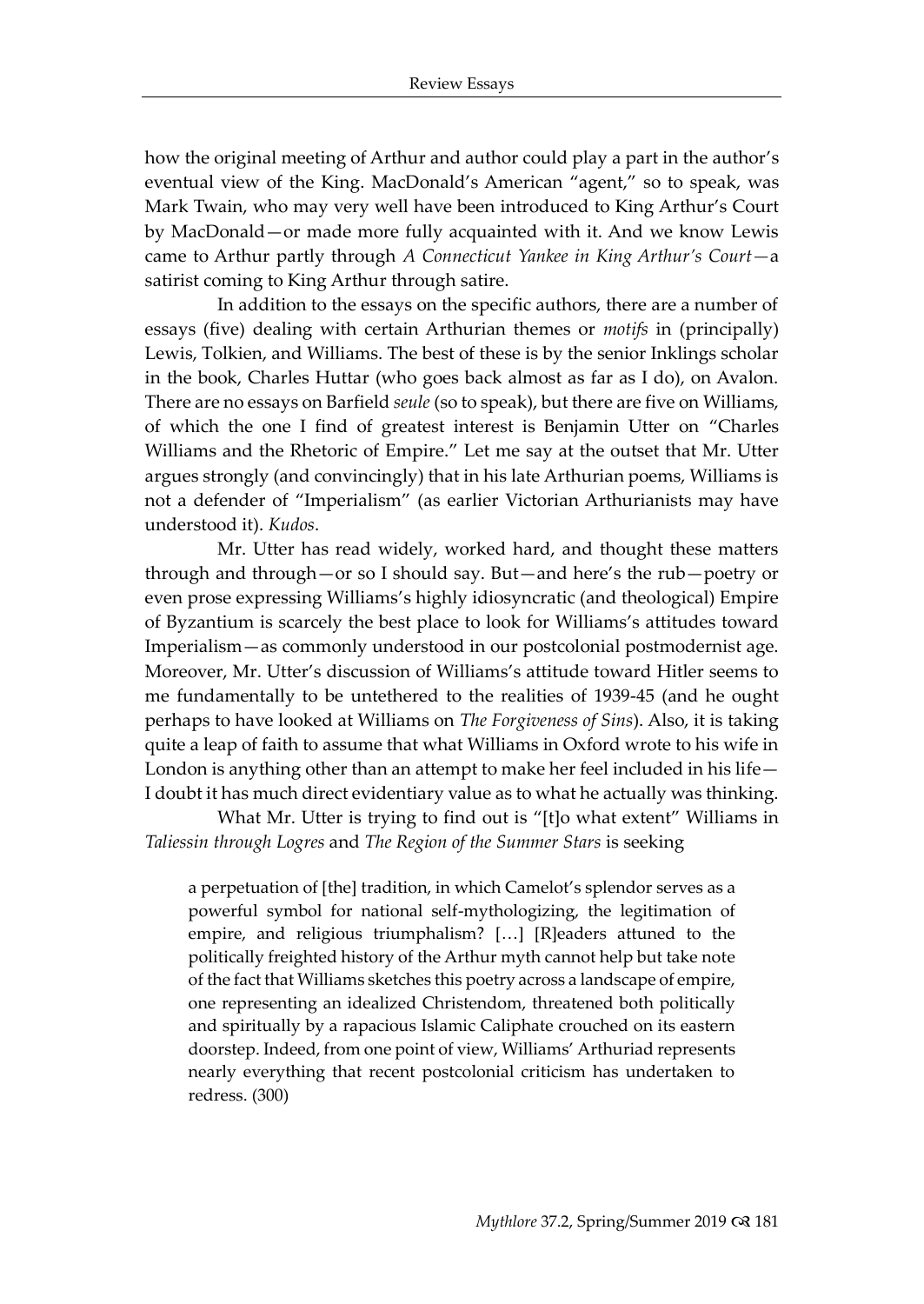He continues:

I suggest that it is important to acknowledge the ways in which even so highly metaphysical and symbolic a vision of the Arthurian myth as this relies on themes of Western order and imperial authority under threat from a doctrinally disordered foreign enemy, for by doing so we gain a greater appreciation for the effort of Williams' sympathetic imagination, or what he calls 'the feeling intellect,' to identify with the Other. (300)

He also notes that "Anti-fascist themes are important as well in the construction of Arthur's distinctly British heroism in the novel of English poet laureate John Masefield, *Badon Parchments*, written shortly after the Second World War" (300n2). But Williams followed Bridges not Masefield, and his cast of thought was unlike Masefield's.

Unfortunately (in my view), Mr. Utter goes on to say that

Distinguishing Williams from many other heirs to the Arthurian material, including Tolkien [this is where I think he's going astray], is that the 'difference' of the enemies of Logres is not a pretext for domination, eradication, or conversion by force, but rather for reflection on one's own sins. […] [I]f his reductive use of Islam as a symbol of schism is in some ways troubling, it is also in the service of a searching critique of the individual Christian self and of the larger church body. If reading Williams' Arthur poems through the lens of postcolonial criticism serves to underscore both some of the darker elements at the heart of the Arthur myth […] and Williams' own approving attitude toward hierarchical authority, an accompanying attention to the temper of his spiritual themes, expressed elsewhere in his theological writing, reveals a deep awareness of his own capacity for wrongdoing. […] In the preface to his 1939 prose work *The Descent of the Dove: A Short History of the Holy Spirit in the Church,* Williams invites readers to consider Taliessin through Logres, in which 'the themes of this book are also discussed, from different points of view . . . ' […]. Those who have taken Williams at his word have tended to regard his Arthur poems as apolitical, their incarnationalism excluding nationalism, so to speak. But the publication in 2002 of Williams' letters to his wife during the years of the second World War have revealed a side of the man quite at odds with the almost beatific persona he maintained among admiring friends and (it is not too much to say) disciples: one far darker and more anxious about the state of the war and the future of Europe. […] I suggest that it calls into question as well the largely unchallenged assumption that Williams' Arthur poems, composed during the build-up to and height of (end 301)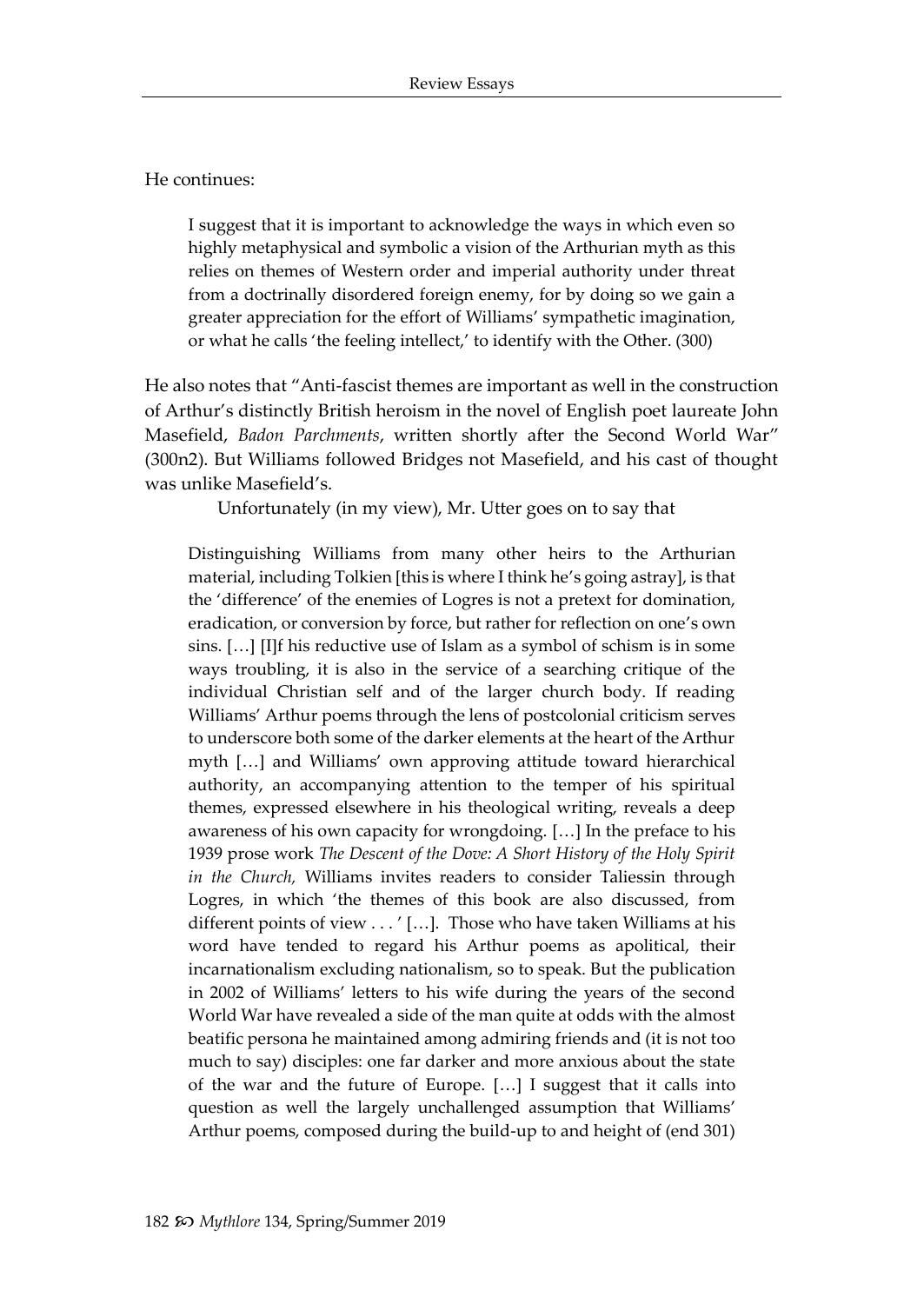the second World War, can be regarded merely as what Jan Curtis calls "a theology of physical beatitude in the language of dogma and myth  $[\ldots]$ ."

Thus, in *Taliessin through Logres* and *The Region of the Summer Stars*, the Arthurian pageant plays out over what Williams envisions as a vastly expanded Byzantine empire, set in conflict with both an encroaching nation of Islam and an imagined region called P'o-L'u, all overlaid—on the map Williams commissioned Lynton Lamb to draw for the flyleaf of the original edition of *Taliessin through Logres*—by a spiritually allegorical anatomy of a nude, reclining female body. (302)<sup>14</sup>

Let me note in passing that the comment on Tolkien's using differences (from his men and elves presumably) as a pretext for domination, eradication, or conversion by force appears to me simply wrongheaded. Of what different species or tribes or whatever is Mr. Utter speaking? (I shall in fact ask him and we may have a fruitful coversation on the topic.) Meanwhile—back to Mr. Utter on Williams. The place of the "Inklings" in a world of postcolonial and anti-Imperialist criticism is an important question, with which Mr. Utter is (I believe) equipped to deal. But he seems to be unfairly limited in his scope of inquiry here by the required Arthurian *milieu*.

Certainly two of the popular British writers most influential on the Inklings are widely counted as Imperialists—Rider Haggard and John Buchan. Here let us look briefly at a recent summary (but highly original) work by the Australian-based historian of British Imperialism, Norman Etherington, *The Imperium of the Soul: The Political and Aesthetic Imagination of Edwardian Imperialists* (Manchester Univerrsity Press 2017). This is the Imperialism most immediately relevant to Williams (or Tolkien or Lewis, both of whom read Haggard and Buchan avidly—Williams certainly read Haggard). The focal point in Williams's fiction for his Imperial or Colonial (or postcolonial) attitudes is *Shadows of Ecstasy*, where the reference to Haggard is explicit. How did it happen that three writers of the WWI generation, who read Imperialist authors, were protected from Imperialism?

In the end, Haggard and Buchan were protected by their love of Africa—and both created great African characters, the Reverend John Laputa for Buchan, Umbopaq (I nearly said Inkamasi) for Haggard. Note that Buchan created (in *Salute to Adventurers*) a Native American hero, Shalah, and Tolkien, finding inspiration in Fenimore Cooper, made it possible for his forest guardian (Aragorn) to marry among the people of the forest (Arwen), while Cooper's

<sup>14</sup> When Buchan—in *The Lodge in the Wilderness* in 1906—considered the Emperor of Byzantium it was for his unlikeness to the British Empire, though an unfortunate unlikeness.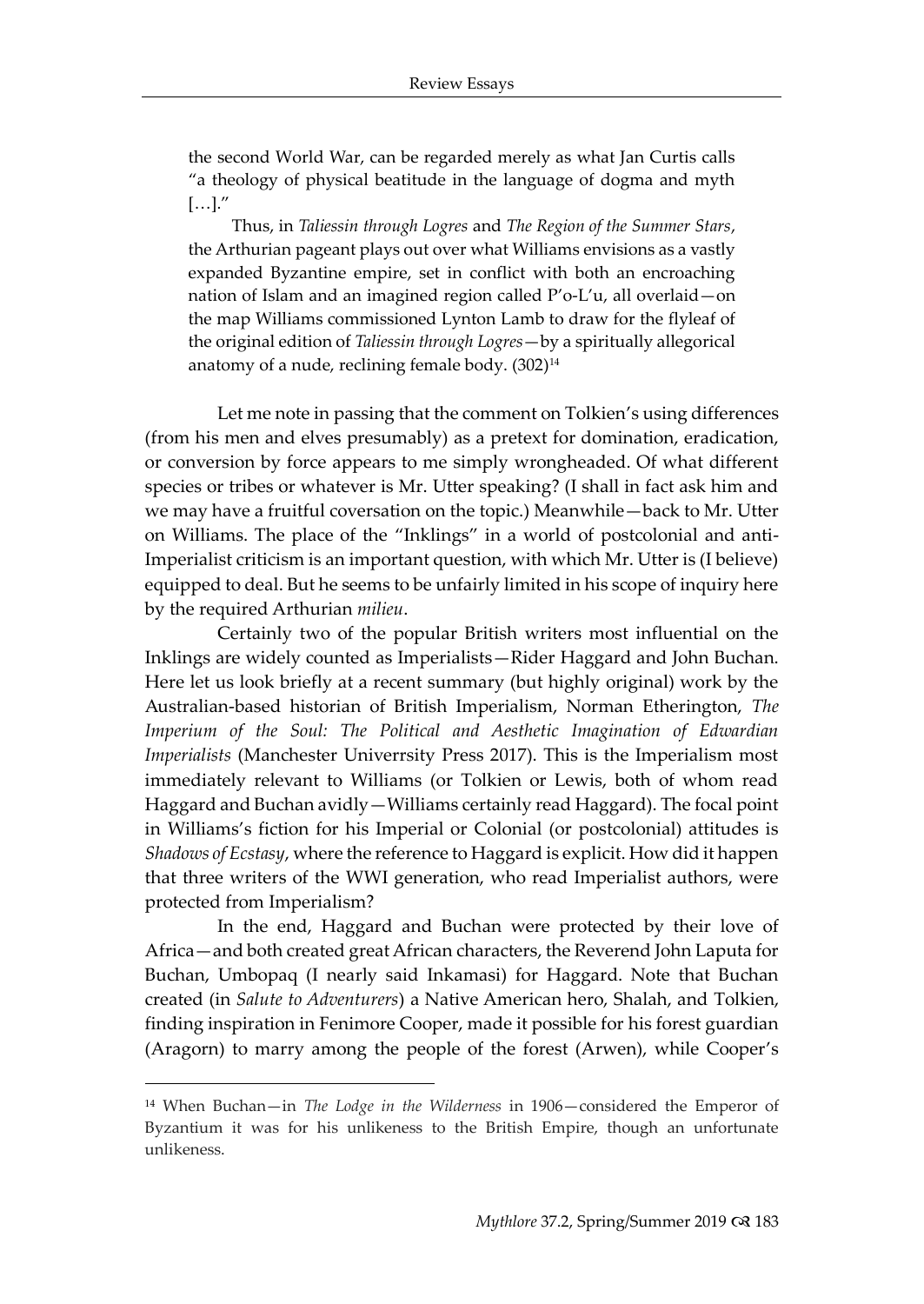guardian (Natty Bumppo) must remain celibate—not marrying among his (Native American) people of the forest (see my forthcoming essay "From 1757 to the Third Age: *The Last of the Mohicans* and *The Lord of the Rings*" intended for a *festschrift* for Richard West). And none of Professor Higgins's (or Mr. Utter's) "Inklings" are likely Imperialists. Williams was politically left of the others (see his recently published essay praising the Soviet Union), Tolkien was (like Henry Adams) a Conservative Christian Anarchist; Lewis was a schoolboy rebel (for most of his life), a parodist, a satirist, a wit. And Barfield? He had far more important things on his mind than politics. Now time to get back to the rest of the book.

There are three essays on Tolkien, all of interest, on Tolkien's Guenevere (Alyssa House-Thomas), on *The Fall of Arthur* as a post-WWI text (Taylor Driggers; a popular topic after John Garth's work), and on "The Elegiac Fantasy of Past Christendom in *The Fall of Arthur*" (Cory Grewell—that's the one I'm least sure of). And there are three on Lewis, of which the most important is, I think, Brenton Dickieson's "Mixed Metaphors and Hyperlinked Worlds: A Study of Intertextuality in C.S. Lewis' Ransom Cycle." The one I find a little specialized—for want of a better word—is Benjamin Shogren's "Those Kings of Lewis' Logres: Arthurian Figures as Lewisian Genders in *That Hideous Strength*"—and by the way, are there not seven genders, as seven gods, in *That Hideous Strength*? I'd like to see the authors tackle the question of describing or defining the seven classical genders—if I use a Jewish (cabbalistic?) six and extend the "hermaphroditic" by including a version where both parts are outward rather than inward-looking (Viritrilbian?), it still leaves me with inappropriate sixth and seventh, and is probably at best a detour on the way to an answer (if any).

And then there is "Lilacs Out of the Dead Land': Narnia, The Waste Land, and the World Wars" by Jon Hooper, who links the three items of his title impressionistically, but seems to me to adopt too uncritically Lewis's distaste for Eliot—on a par critically (I think) with his extremely bad review of Lord David Cecil's *Oxford Book of Christian Verse.* His dislike of Lord David's work may come from his anti-aristocratic bent; his dislike of Eliot reminds me of his comment to Arthur Greeves that it was a pity Nathaniel Hawthorne was a "beastly American." Eliot was a friend of Williams, and of Barfield (when the poet Michael Ivens and I tried to get Owen on the Birthday Honors List one of our strongest supporters was Valerie Eliot). It didn't seem to make a difference to Lewis. Oh well. (If one looks at the original [Oxford Lang & Lit or "Cave"] Inklings, Eliot was also a friend of Nevill Coghill and Lord David Cecil—and Hugo Dyson would have said, of Hugo Dyson.)

Professor Suzanne Bray's essay, "'Any Chalice of Consecrated Wine': The Significance of the Holy Grail in Charles Williams' *War in Heaven,*" is, I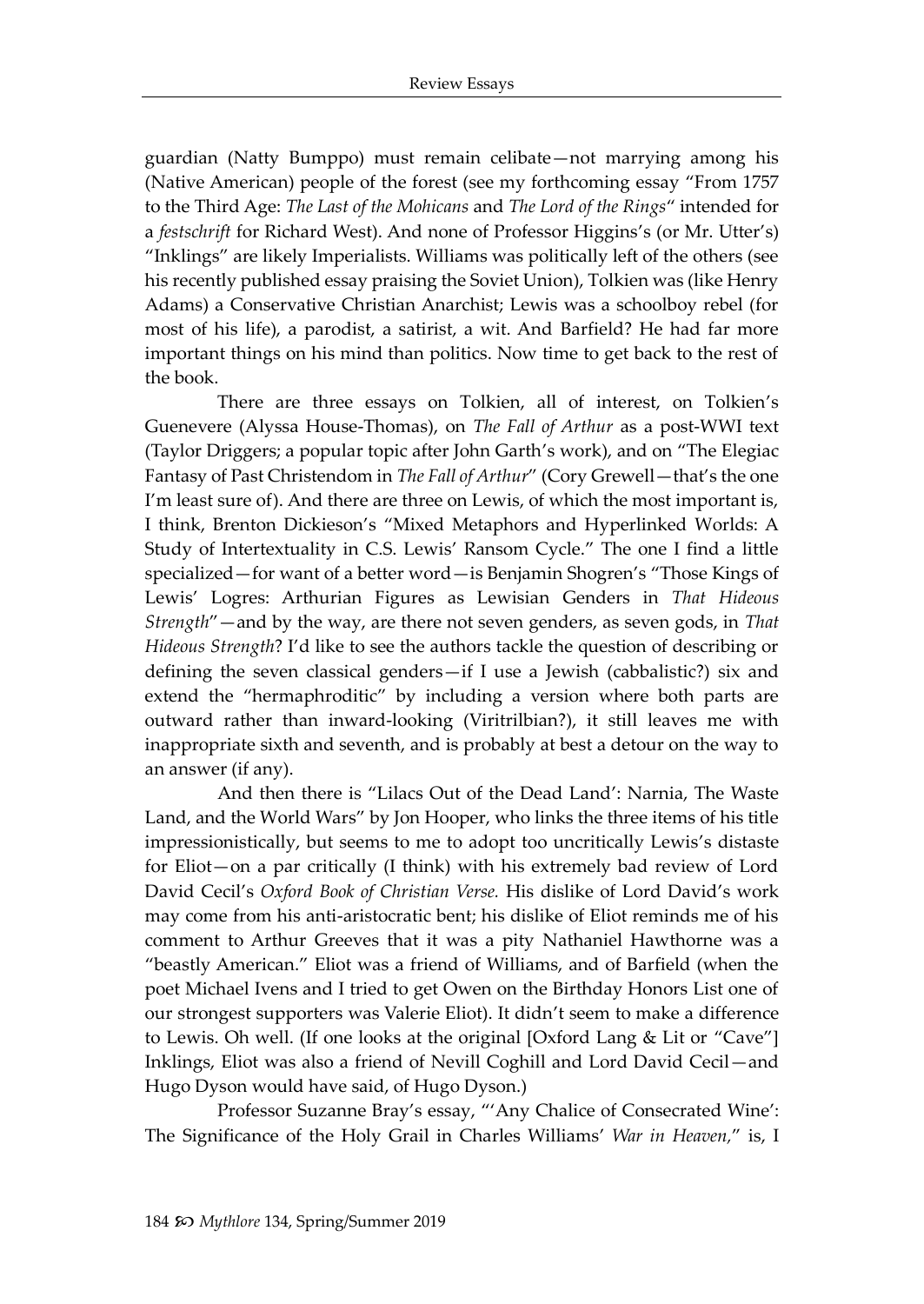think, excellent work—but except for Evelyn Underhill's novel it's material I was familiar with sixty and more years ago. Still more Andrew Stout's "The Acts of Unity: The Eucharistic Theology of Charles Williams' Arthurian Poems." Malcolm Guite's "Conclusion—Once and Future: The Inklings, Arthur, and Prophetic Insight" seems to me a fair evaluation of the book's (and Professor Higgins's) achievement—but as a reviewer I'm bothered by my feeling that a great deal of what is said on Lewis, Tolkien, and Williams—and particularly on Williams, where the Arthurian *motifs* are so strong—should surely be general knowledge by this time? I read the Ransom novels in 1951, Williams's novels (and *Taliessin through Logres* and *The Region of the Summer Stars*) in 1951-52, Tolkien's *Lord of the Rings* not until 1954-55 (I read it because it was mentioned in *That Hideous Strength*).

I devoured the introductions by T.S. Eliot (to *All Hallows' Eve* ) and Bill Gresham (to *The Greater Trumps*) in the Pellegrini & Cudahy editions—and I read the *Arthurian Torso* before I read Tolkien. I even wrote for the girl I was dating (when I was 16 and 17) a Williams-ish sonnet (complete with Bors and Elayne and Williams-ish diction "before the turned worm had estranged flesh of one flesh"). And since Lewis and Williams were then my favorite authors, I wanted to know as much as I could about them. Perhaps some of what I learned in the early 1950s may have been forgotten in the intervening years, and we need it again, perhaps in new guises and new critical language. (I met Eliot two or three times, but I never asked him about Williams. I met Bill Gresham once, at the same New York City bookstore where I first saw *The Lord of the Rings* for sale. It is my impression that Gresham principally credited Williams for his conversion—his wife of course credited Lewis for hers—and theirs.)

There remains one question in the back of my mind. Tolkien's Arthur in the *Fall* is not very like the Arthur of Chrétien or the *Morte* (Caxton's or the Alliterative or the Stanzaic or . . . ). Yet on one showing, *The Lord of the Rings*  speaks to readers involved in the romances or the Fourteenth Century poems, or Caxton. When I joined the University of Wisconsin Tolkien Society in 1967- 68, three of its most active members were Richard West (the founder) writing on the *Morte* under Vinaver, the late Carl Carroll, who taught Chrétien *et al*. out in Oregon for years until his death in 2016, and Deborah Webster [Rogers] who published also on the French poems if I recall rightly. I asked Professor Vinaver about Tolkien's three-decker and its popularity. His response, if I recall it correctly, was that although *The Lord of the Rings* was a modern work, its author was by preference a resident in the medieval world, not the modern. But there is a clue in a rather impressionistic (1975) study of *The Celts* by the German filmmaker Gerhasrdt Herm, who argues that Arthur's Court is quintessentially a final redaction of things Celtic—which might be expected to match in some way Professor Tolkien's "fair elusive beauty that some call Celtic" (*Letters* #131, 144).